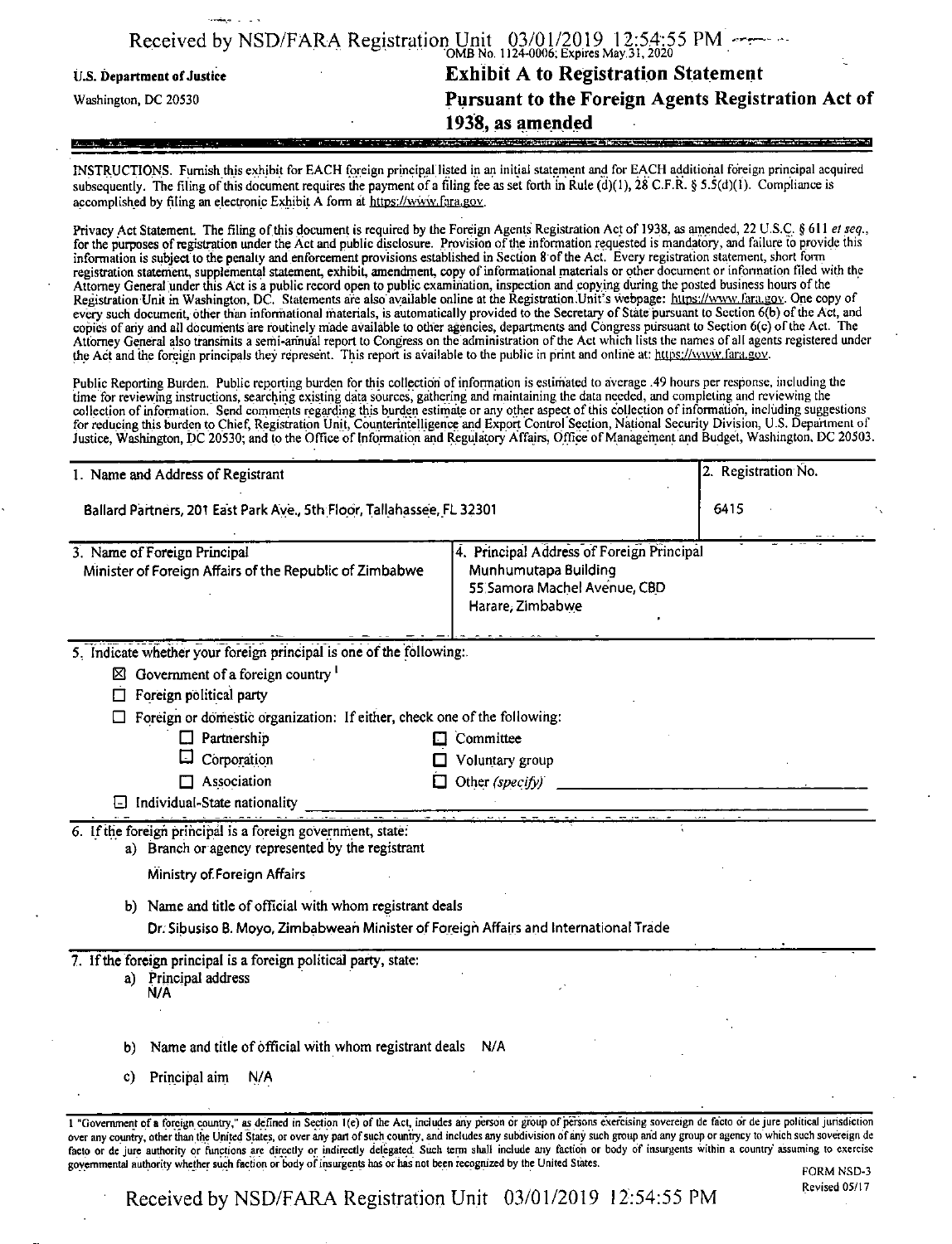8. If the foreign principal is not a foreign government or a foreign political party:

a) State the nature of the business or activity of this foreign principal. N/A

| b) Is this foreign principal:                                                                   |                            |
|-------------------------------------------------------------------------------------------------|----------------------------|
| Supervised by a foreign government, foreign political party, or other foreign principal         | Yes $\Box$ No $\Box$       |
| Owned by a foreign government, foreign political party, or other foreign principal              | Yes $\square$ No $\square$ |
| Directed by a foreign government, foreign political party, or other foreign principal           | Yes $\Box$ No $\Box$       |
| Controlled by a foreign government, foreign political party, or other foreign principal         | Yes $\Box$ No $\Box$       |
| Financed by a foreign government, foreign political party, or other foreign principal           | Yes $\Box$ No $\Box$       |
| Subsidized in part by a foreign government, foreign political party, or other foreign principal | $Yes \Box No \Box$         |

9. Explain fully all items.answered "Yes" in Item.8(b). *(Ifadditional-space is heeded, afull insert page must be used:)* • N/A

10. If the foreign principal is an organization and is not owned or controlled by a foreign government, foreign political party or other foreign principal, state who owns and controls it.

# N/A

## **EXECUTION**

In accordance with 28 U.S.C. § 1746, the undersigned swears or affirms under penalty of perjury that he/she has read the information set forth in this Exhibit A to the registration statement and that he/she is familiar with the contents thereof and that such contents are in their entirety true and accurate to the best of his/her knowledge and belief.

| Date of Exhibit A Name and Title |                                            | Signature                       |  |
|----------------------------------|--------------------------------------------|---------------------------------|--|
| March 01, 2019                   | Brian Ballard, President, Ballard Partners | /s/ Brian D. Ballard<br>eSianed |  |

Received by NSD/FARA Registration Unit 03/01/2019 12:54:55 PM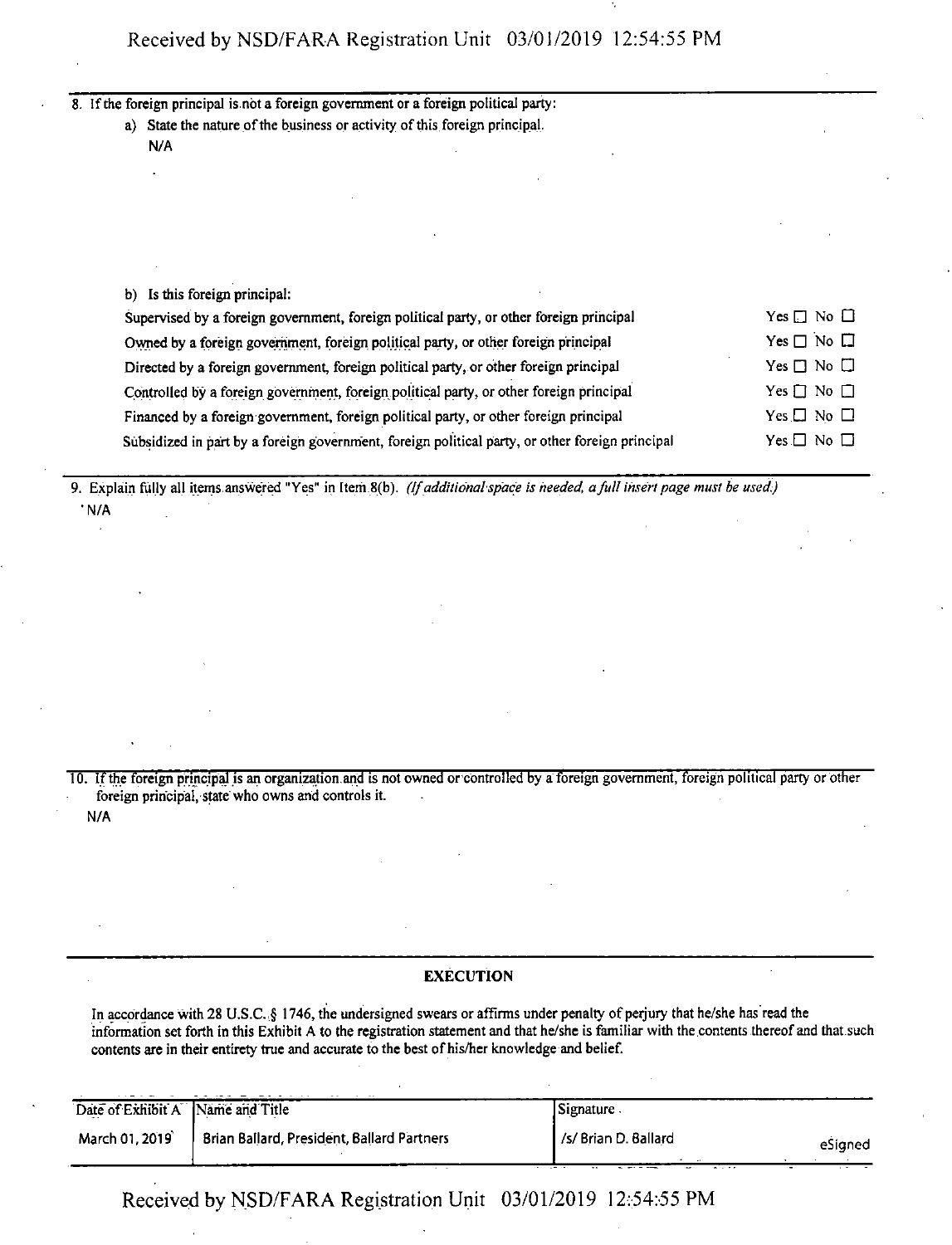|                            | Received by NSD/FARA Registration Unit $03/01/2019$ , 12:54:45 PM $\rightarrow$ 0MB No. 1124-0004; Expires May 31, 2020 |
|----------------------------|-------------------------------------------------------------------------------------------------------------------------|
| U.S. Department of Justice | <b>Exhibit B to Registration Statement</b>                                                                              |
| Washington, DC 20530       | Pursuant to the Foreign Agents Registration Act of                                                                      |
|                            | 1938, as amended                                                                                                        |
|                            |                                                                                                                         |

INSTRUCTIONS. A registrant must furnish as an Exhibit B copies ofeach written agreement and the terms and conditions of each oral agreement with his foreign principal, including all modifications ofsuch agreements, or, where ho contract exists, a full statement of all the circumstances by reason of which the registrant is acting as an agent of a foreign principal. Compliance is accomplished by filing an electronic Exhibit B form at https://wvw.fara.gov.

Privacy Act Statement. The filing of this document is required for the Foreign Agents Registration Act of 1938, as amended, 22 U.S:C. § 611 *et* seq., for the purposes of registration under the Act and public disclosure. Provision of the information requested is mandatory, and failure to provide the information is subject to the penalty and enforcement provisions established in Section 8 ofthe Act. Every registration statement, short form registration statement, supplemental statement, exhibit, amendment, copy ofinformational materials or other document or information filed with the Attorney General under this Act is a public record open to public examination, inspection and copying during the posted business hours of the Registration Unit in Washington, DC. Statements are also available online at the Registration Unit's webpage: https://www.fara.gov. One copy of<br>every such document, other than informational materials, is automatically prov copies of any and all documents are routinely made available to other agencies, departments and Congress pursuant to Section 6(c) ofthe Act. The Attorney General also transmits a semi-annual report to Congress on the administration of the Act which lists the names of all agents registered under<br>the Act and the foreign principals they represent. This report is avail

Public Reporting Burden. Public reporting burden for this collection of information is estimated to average .33 hours per response, including the time for reviewing instructions, searching existing data sources, gathering and maintaining the data needed, and completing and reviewing the collection of information. Send comments regarding this burden estimate or any other aspect of this collection of information, including suggestions for reducing this burden to Chief, Registration Unit, Counterintelligence and Export Control Section, National Security Division, U.S. Department of<br>Justice, Washington, DC 20530; and to the Office of Information and Regul

| 1. Name of Registrant            | 2. Registration No. |
|----------------------------------|---------------------|
| <b>Ballard Partners</b>          | 6415                |
| 2. Mauric of Davidson Department |                     |

3. Name of Foreign Principal

Minister of Foreign Affairs of the Government of Zimbabwe

Check Appropriate Box:

- 4.  $\overline{X}$  The agreement between the registrant and the above-named foreign principal is a formal written contract. If this box is checked, attach a copy of the contract to this exhibit.
- 5.  $\Box$  There is no formal written contract between the registrant and the foreign principal. The agreement with the above-named foreign principal has resulted from an exchange of correspondence. If this box is checked, attach a copy of all pertinent correspondence, including a copy of any initial proposal which has been adopted by reference in such correspondence.
- 6.  $\Box$  The agreement or understanding between the registrant and the foreign principal is the result of neither a formal written contract nor an exchange of correspondence between the parties. If this box is checked, give a complete description below of the terms and conditions ofthe oral agreement or understanding, its duration, the fees and expenses, if any, to be received.

7. Describe fully the nature and method of performance of the above indicated agreement or understanding.

See Attachment

FORM NSD-4 Revised 05/17

Received by NSD/FARA Registration Unit 03/01/2019 12:54:45 PM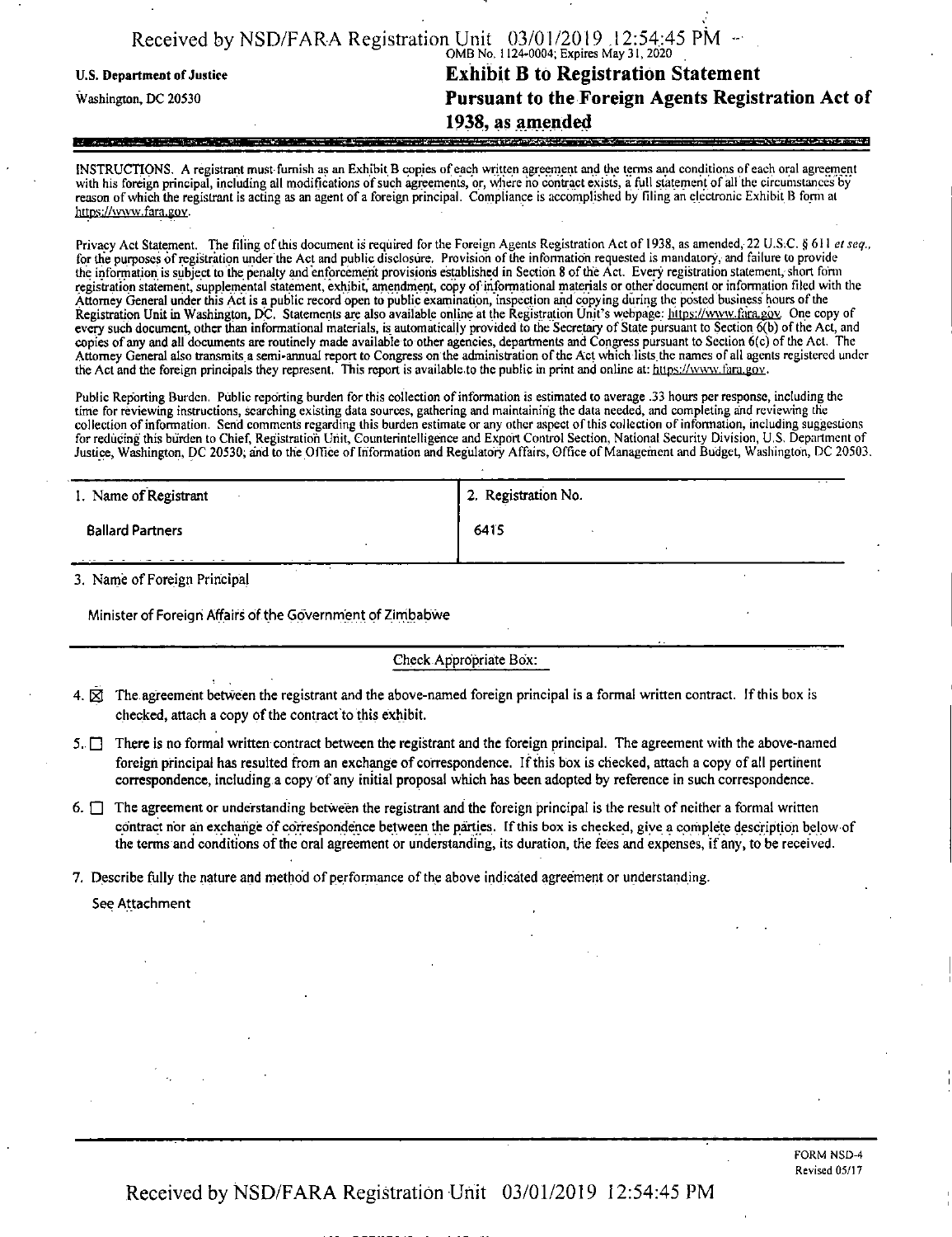8. Describe fully the activities the registrant engages in or proposes to engage in on behalfofthe above foreign principal. Registrant will provide principal with advocacy services relative to US-Zimbabwe bilateral relations.

9. Will the activities on behalfofthe above foreign principal include political activities as defined in Section l(o) ofthe Act and in the footnote below? Yes  $\boxtimes$  No  $\square$ 

Ifyes, describe all such political activities indicating, among other things, the relations, interests or policies to be influenced together with the means to be employed to achieve this purpose.

Activities will include advising, counseling, and assisting the foreign principal in communication with U.S. government officials, U;S. business entities, and non-governmental audiences.

#### EXECUTION

In accordance with 28 U.S.C. § 1746, the undersigned swears or affirms under penalty of perjury that he/she has read the information set forth in this Exhibit B to the registration statement and that he/she is familiar with the contents thereofand that such contents are in their entirety true and accurate to the best of his/her knowledge and belief.

| Date of Exhibit B | Name and Title                             | Signature                      |
|-------------------|--------------------------------------------|--------------------------------|
| March 01, 2019    | Brian Ballard, President, Ballard Partners | Vs/Brian D. Ballard<br>eSigned |
|                   |                                            |                                |

Footnote: "Political activity," as defined in Section l{o) ofthe Act, means any activity which the person engaging in believes will, or that the person intends to, in any way influence any agency or official of the Government of the United States or any section of the public within the United States with reference to formulating, adopting, or changing the domestic or foreign policies ofthe United States or with reference to the political or public interests, policies, or relations ofa government ofa foreign country ora foreign political party.

Received by NSD/FARA Registration Unit 03/01/2019 12:54:45 PM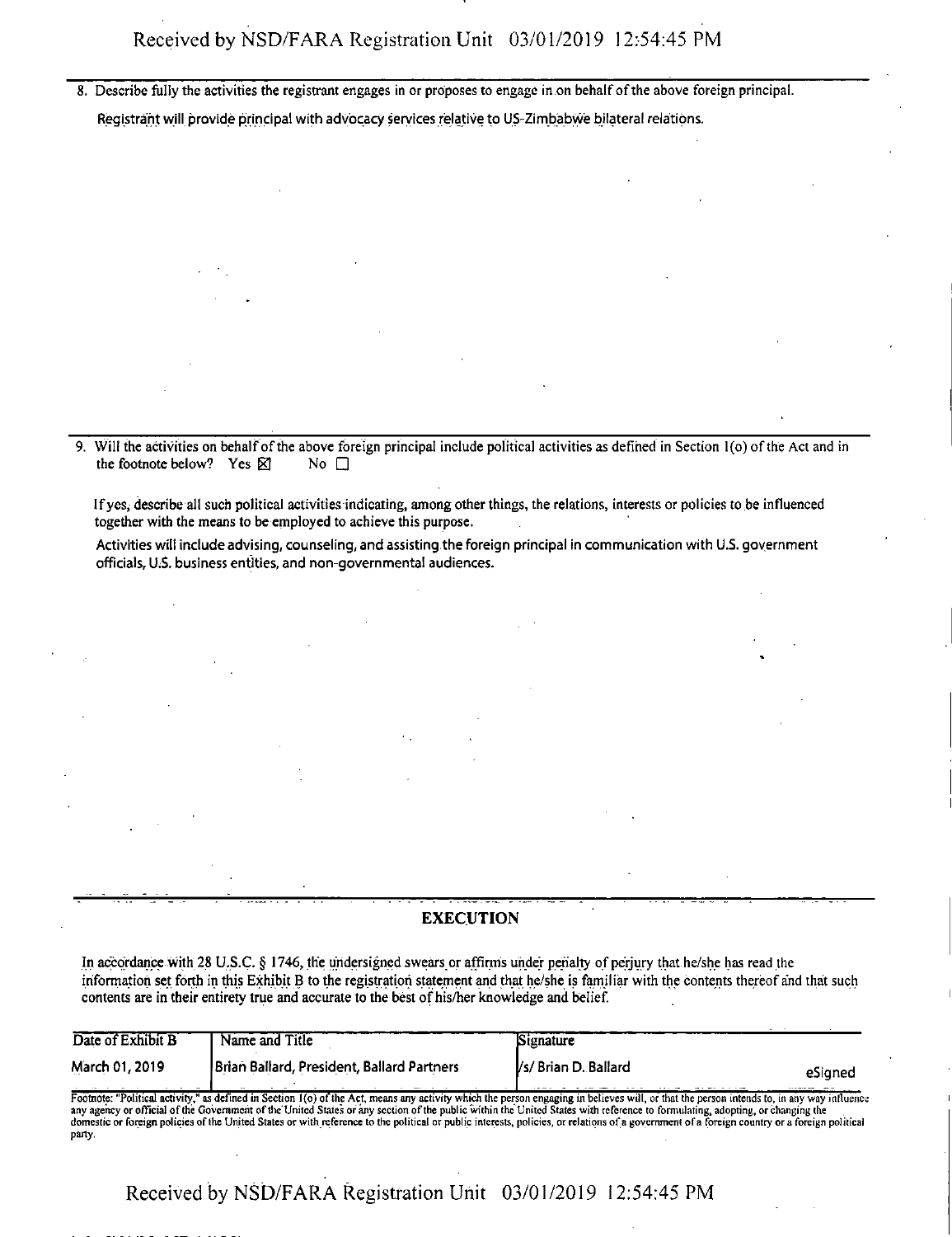#### CONTRACT FOR SERVICES

This contract is entered into between the Minister of Foreign Affairs of the Republic of Zimbabwe ("the Client"), c/o Dr. Sibusiso B. Moyo, Munhumutapa Building, 55 Samora Machel Avenue, CBD, Harare, Zimbabwe, and Ballard Partners, Inc. ("the Finn"), 601 13th Street NW, Suite 450N, Washington, D.C, 20005,

#### **Recitals**

Whereas, the Client wishes to retain the services of the Firm in order that the Firm may provide strategic consulting and advocacy services to the Client in connection with its bilateral relationship with the United States government; and

Whereas, the Firm wishes to provide such representation as the Client may from time to time require; and

Whereas, die parties have agreed to the terms under which the Firm will represent the Client and wish to memorialize their agreement in writing.

Now, therefore, in consideration of the mutual covenants herein contained and intending to be legally bound hereby, the parties agree as follows:

Term of Agreement. This agreement shall become effective on February 13th, 2019 and shall remain effective until February 13th, 2021. This agreement shall automatically renew for successive one-year periods on the anniversary of the effective date of the agreement unless either party terminates the agreement. Upon renewal this agreement may be terminated within thirty (30) days written notice by either party.

2. DutiesofThe Firm. It shall be the Firm's duty to consult with the Client and advocate on its behalf those issues the Client deems necessary and appropriate before the Federal government. In as much as the government of Zimbabwe has been denied access to international financial institutions and been under intense diplomatic pressure from Western countries, it shall be the main objective of the Firm to encourage a re-examination of Zimbabwe by die State Department with a view to establishing the best possible bilateral relationship with the United States and facilitating the restoration of Zimbabwe's membership in good standing in the community of nations, including permitting Zimbabwe the opportunity for unhindered participation in international financial institutions and other relevant international organizations. It shall further be the Firm's duty to inform the Client of developments in legislation and policy relevant to the Client's operations.

3. Duties of The Client, It shall be the Client's duty to provide the Firm the information necessary to best represent the Client. It shall also be the Client's duty to timely compensate the Firm for its services.

4. Compensation. The Firm shall receive from the Client \$500,000 a year, payable in quarterly installments, forthis agreement, plus the reasonable costs associated with the representation, including but not limited to, necessary registration fees; and travel expenses such as overseas hotel, air fare, car services and meals, excluding costs typically associated with the operation of an office, such as overhead, staff, and equipment. The fee shall be paid

### Scanned with CamScanner

—Reeeived-byNSD/RARA Registration Unit. 03/01/2019 12:54:45 PM